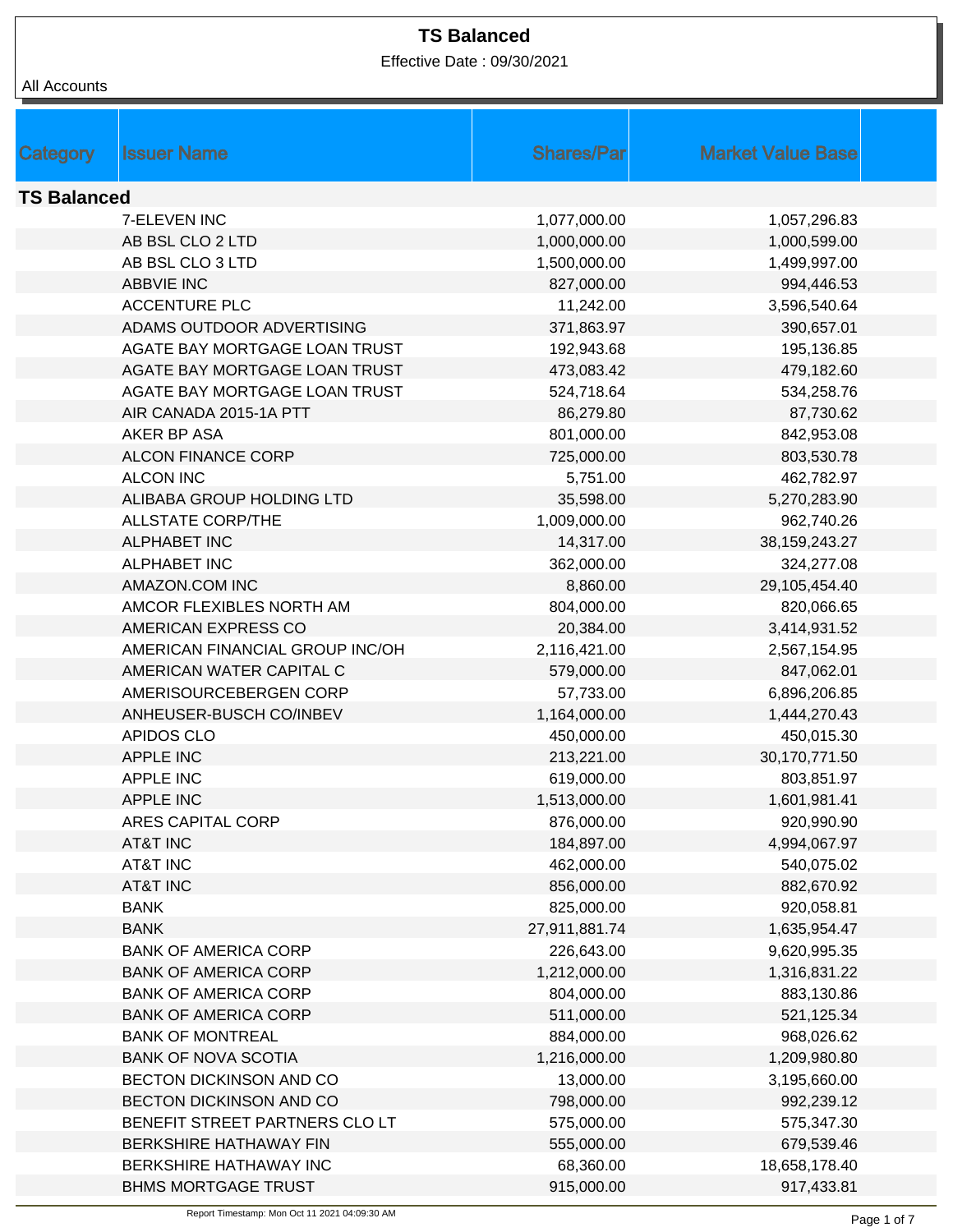Effective Date : 09/30/2021

| Category | <b>Issuer Name</b>                    | <b>Shares/Par</b> | <b>Market Value Base</b> |
|----------|---------------------------------------|-------------------|--------------------------|
|          | <b>BIOMARIN PHARMACEUTICAL INC</b>    | 75,617.00         | 5,844,437.93             |
|          | <b>BNP PARIBAS SA</b>                 | 661,000.00        | 742,641.04               |
|          | <b>BOARDWALK PIPELINES LP</b>         | 712,000.00        | 814,466.88               |
|          | <b>BOEING CO/THE</b>                  | 10,646.00         | 2,341,481.24             |
|          | <b>BOEING CO/THE</b>                  | 240,000.00        | 275,947.61               |
|          | <b>BOEING CO/THE</b>                  | 321,000.00        | 426,362.05               |
|          | <b>BPR TRUST</b>                      | 900,000.00        | 900,421.65               |
|          | <b>BRASKEM AMERICA FINANCE</b>        | 535,000.00        | 691,487.50               |
|          | <b>BRISTOL-MYERS SQUIBB CO</b>        | 177,716.00        | 10,515,455.72            |
|          | <b>BRISTOL-MYERS SQUIBB CO</b>        | 679,000.00        | 910,549.83               |
|          | <b>BRITISH TELECOMMUNICATIO</b>       | 1,158,000.00      | 1,210,356.42             |
|          | <b>BURLINGTN NORTH SANTA FE</b>       | 947,000.00        | 1,324,897.08             |
|          | <b>BX TRUST</b>                       | 1,500,000.00      | 1,607,427.15             |
|          | <b>BX TRUST</b>                       | 1,500,000.00      | 1,561,503.00             |
|          | CANADIAN NATURAL RESOURCES LTD        | 613,000.00        | 813,873.97               |
|          | <b>CENOVUS ENERGY INC</b>             | 635,000.00        | 755,542.92               |
|          | CF HIPPOLYTA ISSUER LLC               | 355,795.41        | 360,530.80               |
|          | <b>CHARLES SCHWAB CORP/THE</b>        | 1,409,000.00      | 1,410,892.79             |
|          | CHARTER COMM OPT LLC/CAP              | 633,000.00        | 859,009.83               |
|          | CHENIERE CORP CHRISTI HD              | 1,158,000.00      | 1,309,574.22             |
|          | <b>CHEVRON CORP</b>                   | 20,000.00         | 2,029,000.00             |
|          | <b>CIFC FUNDING LTD</b>               | 465,000.00        | 465,164.61               |
|          | <b>CITIGROUP INC</b>                  | 446,000.00        | 560,229.13               |
|          | <b>CITIGROUP INC</b>                  | 747,000.00        | 805,042.62               |
|          | <b>CITIGROUP INC</b>                  | 868,000.00        | 870,692.86               |
|          | CLEVELAND ELEC ILLUMINAT              | 1,127,000.00      | 1,312,712.65             |
|          | <b>CLI FUNDING LLC</b>                | 1,479,583.33      | 1,486,964.68             |
|          | CME GROUP INC                         | 10,160.00         | 1,964,740.80             |
|          | CNH INDUSTRIAL CAP LLC                | 1,180,000.00      | 1,174,324.22             |
|          | <b>COMCAST CORP</b>                   | 220,706.00        | 12,344,086.58            |
|          | <b>COMCAST CORP</b>                   | 739,000.00        | 844,414.95               |
|          | <b>COMM MORTGAGE TRUST</b>            | 1,000,000.00      | 1,098,792.70             |
|          | <b>COMMONSPIRIT HEALTH</b>            | 784,000.00        | 893,212.90               |
|          | COOPERATIEVE RABOBANK UA              | 914,000.00        | 900,502.86               |
|          | <b>CORESTATES CAPTL III</b>           | 1,177,000.00      | 1,147,716.65             |
|          | <b>CREDIT SUISSE COMMERCIAL MORTG</b> | 328,523.95        | 332,059.23               |
|          | CREDIT SUISSE MORTGAGE TRUST          | 502,697.24        | 505,704.17               |
|          | <b>CREDIT SUISSE MORTGAGE TRUST</b>   | 439,798.58        | 444,261.74               |
|          | <b>CREDIT SUISSE MORTGAGE TRUST</b>   | 458,524.74        | 482,604.21               |
|          | <b>CROWN CASTLE INTL CORP</b>         | 914,000.00        | 1,004,409.11             |
|          | <b>CVS HEALTH CORP</b>                | 10,000.00         | 848,600.00               |
|          | <b>CVS HEALTH CORP</b>                | 733,000.00        | 942,734.35               |
|          | DEERE & CO                            | 23,439.00         | 7,853,705.73             |
|          | DEUTSCHE TELEKOM INT FIN              | 335,000.00        | 496,396.83               |
|          | DH EUROPE FINANCE                     | 904,000.00        | 962,182.73               |
|          | DIAMONDBACK ENERGY INC                | 858,000.00        | 889,929.64               |
|          | DREYFUS GOVERNMENT CASH MANAGE        | 18,171,800.14     | 18,171,800.14            |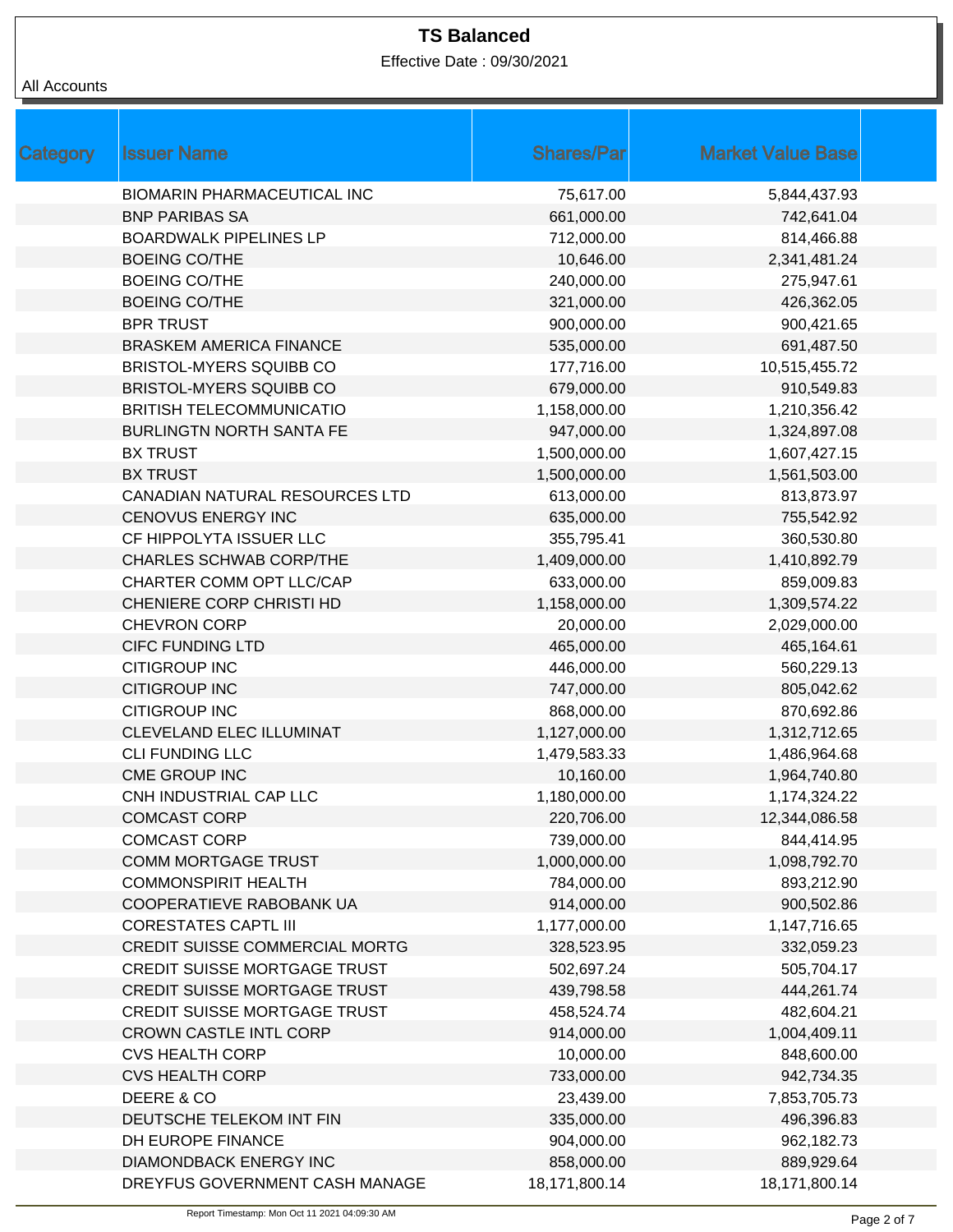Effective Date : 09/30/2021

| All Accounts |
|--------------|
|              |

| Category | <b>Issuer Name</b>                  | <b>Shares/Par</b> | <b>Market Value Base</b> |
|----------|-------------------------------------|-------------------|--------------------------|
|          | DRIVEN BRANDS FUNDING LLC           | 853,125.00        | 912,431.69               |
|          | DUKE ENERGY PROGRESS LLC            | 536,000.00        | 630,042.85               |
|          | DUPONT DE NEMOURS INC               | 108,662.00        | 7,387,929.38             |
|          | <b>EDISON INTERNATIONAL</b>         | 538,000.00        | 573,153.48               |
|          | ELARA HGV TIMESHARE ISSUER          | 476,270.98        | 482,392.87               |
|          | ELECTRICITE DE FRANCE SA            | 879,000.00        | 1,074,999.37             |
|          | <b>ENABLE MIDSTREAM PARTNERS LP</b> | 754,000.00        | 816,521.01               |
|          | <b>EQUINIX INC</b>                  | 730,000.00        | 773,803.01               |
|          | <b>EXXON MOBIL CORP</b>             | 111,879.00        | 6,580,722.78             |
|          | <b>FACEBOOK INC</b>                 | 92,823.00         | 31,503,197.97            |
|          | <b>FANNIE MAE</b>                   | 367,405.48        | 407,444.76               |
|          | <b>FANNIE MAE</b>                   | 207,728.42        | 226,730.30               |
|          | <b>FANNIE MAE</b>                   | 375,742.54        | 403,598.52               |
|          | <b>FANNIE MAE</b>                   | 438.46            | 490.19                   |
|          | <b>FANNIE MAE</b>                   | 379,052.57        | 437,204.52               |
|          | <b>FANNIE MAE</b>                   | 333,240.82        | 385,478.36               |
|          | <b>FANNIE MAE</b>                   | 56,660.31         | 60,458.94                |
|          | <b>FANNIE MAE</b>                   | 706,834.33        | 759,446.69               |
|          | <b>FANNIE MAE</b>                   | 2,146,010.55      | 2,151,979.57             |
|          | <b>FANNIE MAE</b>                   | 2,235,836.53      | 2,273,803.63             |
|          | <b>FANNIE MAE</b>                   | 779,967.35        | 825,468.40               |
|          | <b>FANNIE MAE</b>                   | 754,479.90        | 758,902.59               |
|          | <b>FANNIE MAE</b>                   | 2,160,605.47      | 2,172,171.67             |
|          | <b>FANNIE MAE</b>                   | 853,122.28        | 896,028.56               |
|          | <b>FANNIE MAE</b>                   | 641,293.77        | 672,644.07               |
|          | <b>FANNIE MAE</b>                   | 713,651.72        | 738,153.65               |
|          | <b>FANNIE MAE</b>                   | 2,182,385.93      | 2,263,069.24             |
|          | <b>FANNIE MAE</b>                   | 2,196,134.62      | 2,273,520.78             |
|          | <b>FANNIE MAE</b>                   | 2,246,184.86      | 2,317,359.23             |
|          | <b>FANNIE MAE</b>                   | 976,517.50        | 1,022,918.53             |
|          | <b>FANNIE MAE</b>                   | 143,160.80        | 162,769.44               |
|          | <b>FEDEX CORP</b>                   | 17,319.00         | 3,797,883.51             |
|          | <b>FEDEX CORP</b>                   | 635,000.00        | 804,237.13               |
|          | <b>FISERV INC</b>                   | 903,000.00        | 983,373.93               |
|          | FORD MOTOR CREDIT CO LLC            | 498,000.00        | 514,807.50               |
|          | <b>FOX CORP</b>                     | 147,081.00        | 5,899,418.91             |
|          | <b>FREDDIE MAC</b>                  | 1,893.58          | 2,162.39                 |
|          | <b>FREDDIE MAC</b>                  | 193,805.65        | 212,601.66               |
|          | <b>FREDDIE MAC</b>                  | 2,158,804.04      | 2,269,956.43             |
|          | <b>FREDDIE MAC</b>                  | 1,010,536.52      | 1,123,352.95             |
|          | <b>FREDDIE MAC</b>                  | 902,646.48        | 997,816.48               |
|          | <b>FREDDIE MAC</b>                  | 1,615,908.88      | 1,772,608.65             |
|          | <b>FREDDIE MAC</b>                  | 641,934.40        | 718,660.84               |
|          | FREMF MORTGAGE TRUST                | 1,370,000.00      | 1,456,124.64             |
|          | <b>GENERAL ELECTRIC CO</b>          | 479,000.00        | 546,995.54               |
|          | <b>GENERAL MOTORS FINL CO</b>       | 587,000.00        | 705,871.22               |
|          | GOLDMAN SACHS GROUP INC             | 55,164.00         | 20,853,646.92            |
|          |                                     |                   |                          |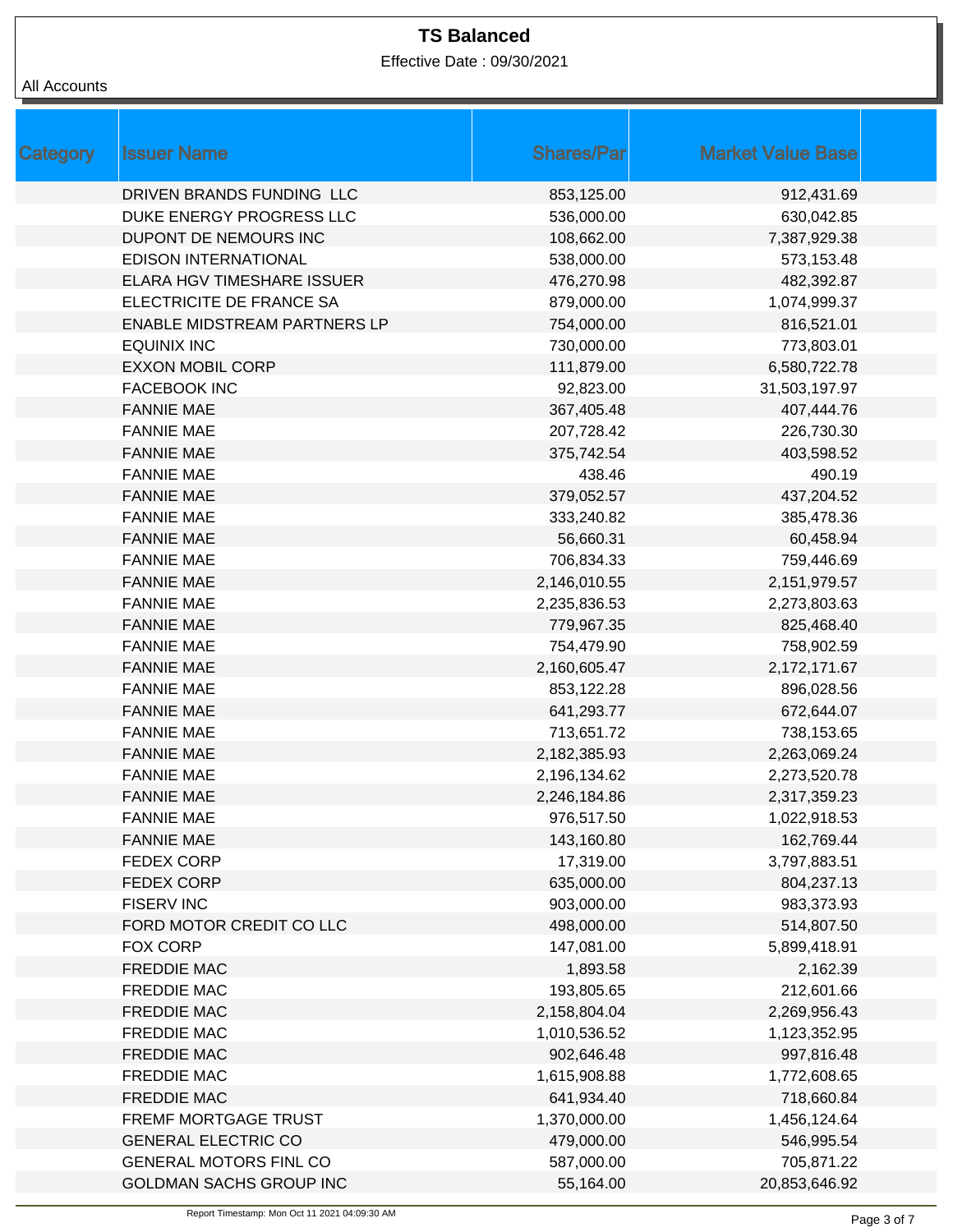Effective Date : 09/30/2021

| Category | <b>Issuer Name</b>                                                             | <b>Shares/Par</b>         | <b>Market Value Base</b>      |  |
|----------|--------------------------------------------------------------------------------|---------------------------|-------------------------------|--|
|          | <b>GOLDMAN SACHS GROUP INC</b>                                                 | 720,000.00                | 792,125.01                    |  |
|          | <b>GOLDMAN SACHS GROUP INC</b>                                                 | 850,000.00                | 858,687.00                    |  |
|          | <b>GOVERNMENT NATIONAL MORTGAGE A</b>                                          | 584,385.90                | 652,990.19                    |  |
|          | <b>GOVERNMENT NATIONAL MORTGAGE A</b>                                          | 316,590.13                | 347,641.54                    |  |
|          | <b>GOVERNMENT NATIONAL MORTGAGE A</b>                                          | 4,755,754.60              | 85,361.99                     |  |
|          | <b>GS MORTGAGE SECURITIES TRUST</b>                                            | 700,000.00                | 751,685.06                    |  |
|          | <b>GS MORTGAGE-BACKED SECURITIES</b>                                           | 612,043.23                | 619,000.33                    |  |
|          | <b>GS MORTGAGE-BACKED SECURITIES</b>                                           | 1,476,043.68              | 1,500,627.19                  |  |
|          | HCA HEALTHCARE INC                                                             | 52,314.00                 | 12,697,654.08                 |  |
|          | HEALTHCARE REALTY TRUST INC                                                    | 898,000.00                | 900,172.21                    |  |
|          | HEWLETT PACKARD ENTERPRISE CO                                                  | 915,000.00                | 1,010,650.69                  |  |
|          | HILTON WORLDWIDE HOLDINGS INC                                                  | 101,636.00                | 13,427,131.96                 |  |
|          | HOME DEPOT INC/THE                                                             | 646,000.00                | 921,279.83                    |  |
|          | HONEYWELL INTERNATIONAL INC                                                    | 26,682.00                 | 5,664,054.96                  |  |
|          | HONO MORTGAGE TRUST                                                            | 1,500,000.00              | 1,499,982.00                  |  |
|          | <b>HOST HOTELS &amp; RESORTS LP</b>                                            | 1,012,000.00              | 1,108,017.68                  |  |
|          | <b>HSBC HOLDINGS PLC</b>                                                       | 758,000.00                | 834,549.93                    |  |
|          | HUBBELL INC                                                                    | 57,917.00                 | 10,463,864.39                 |  |
|          | HUNTINGTON BANCSHARES INC/OH                                                   | 1,255,000.00              | 1,296,256.29                  |  |
|          | HYUNDAI CAPITAL AMERICA                                                        | 949,000.00                | 986,007.92                    |  |
|          | <b>IMPERIAL BRANDS FIN PLC</b>                                                 | 1,077,000.00              | 1,173,780.67                  |  |
|          | <b>INDEPENDENCE PLAZA TRUST</b>                                                | 562,000,000.00            | 1,585,964.00                  |  |
|          | INTERNATIONAL BUSINESS MACHINES CORP<br>ISHARES JP MORGAN USD EMERGING MARKETS | 54,320.00<br>133,451.00   | 7,546,677.60<br>14,687,617.06 |  |
|          | <b>BOND ETF</b>                                                                |                           |                               |  |
|          | JACK IN THE BOX FUNDING LLC                                                    | 694,750.00                | 708,942.35                    |  |
|          | JACK IN THE BOX FUNDING LLC                                                    | 1,032,200.00              | 1,080,895.07                  |  |
|          | JERSEY MIKE'S FUNDING LLC                                                      | 378,000.00                | 401,085.59                    |  |
|          | JOHN DEERE CAPITAL CORP                                                        | 917,000.00                | 953,558.80                    |  |
|          | JOHNSON & JOHNSON                                                              | 94,799.00                 | 15,310,038.50                 |  |
|          | JONES LANG LASALLE INC                                                         | 66,656.00                 | 16,536,687.04                 |  |
|          | JP MORGAN CHASE COMMERCIAL MOR<br>JP MORGAN MORTGAGE TRUST                     | 500,000.00                | 502,011.45                    |  |
|          | JP MORGAN MORTGAGE TRUST                                                       | 714,342.91                | 716,874.04                    |  |
|          |                                                                                | 1,146,129.87              | 1,174,912.86                  |  |
|          | JP MORGAN MORTGAGE TRUST                                                       | 1,670,602.86<br>39,000.00 | 1,697,424.39                  |  |
|          | <b>JPMORGAN CHASE &amp; CO</b><br><b>JPMORGAN CHASE &amp; CO</b>               | 963,000.00                | 6,383,910.00<br>1,048,123.24  |  |
|          | <b>JPMORGAN CHASE &amp; CO</b>                                                 | 936,000.00                | 972,161.53                    |  |
|          | <b>KROGER CO</b>                                                               | 321,000.00                | 406,424.28                    |  |
|          | LLOYDS BANKING GROUP PLC                                                       | 942,000.00                | 1,024,756.87                  |  |
|          | LOWE'S COS INC                                                                 | 941,000.00                | 1,102,001.66                  |  |
|          | MADISON PARK FUNDING LTD                                                       | 850,000.00                | 850,066.30                    |  |
|          | <b>MADISON PARK FUNDING LTD</b>                                                | 465,000.00                | 465,206.46                    |  |
|          | <b>MARS INC</b>                                                                | 908,000.00                | 1,049,569.62                  |  |
|          | <b>MERCK &amp; CO INC</b>                                                      | 31,591.00                 | 2,372,800.01                  |  |
|          | <b>METROPOLITAN EDISON</b>                                                     | 167,000.00                | 186,995.03                    |  |
|          | MICROCHIP TECHNOLOGY INC                                                       | 1,136,000.00              | 1,134,451.93                  |  |
|          |                                                                                |                           |                               |  |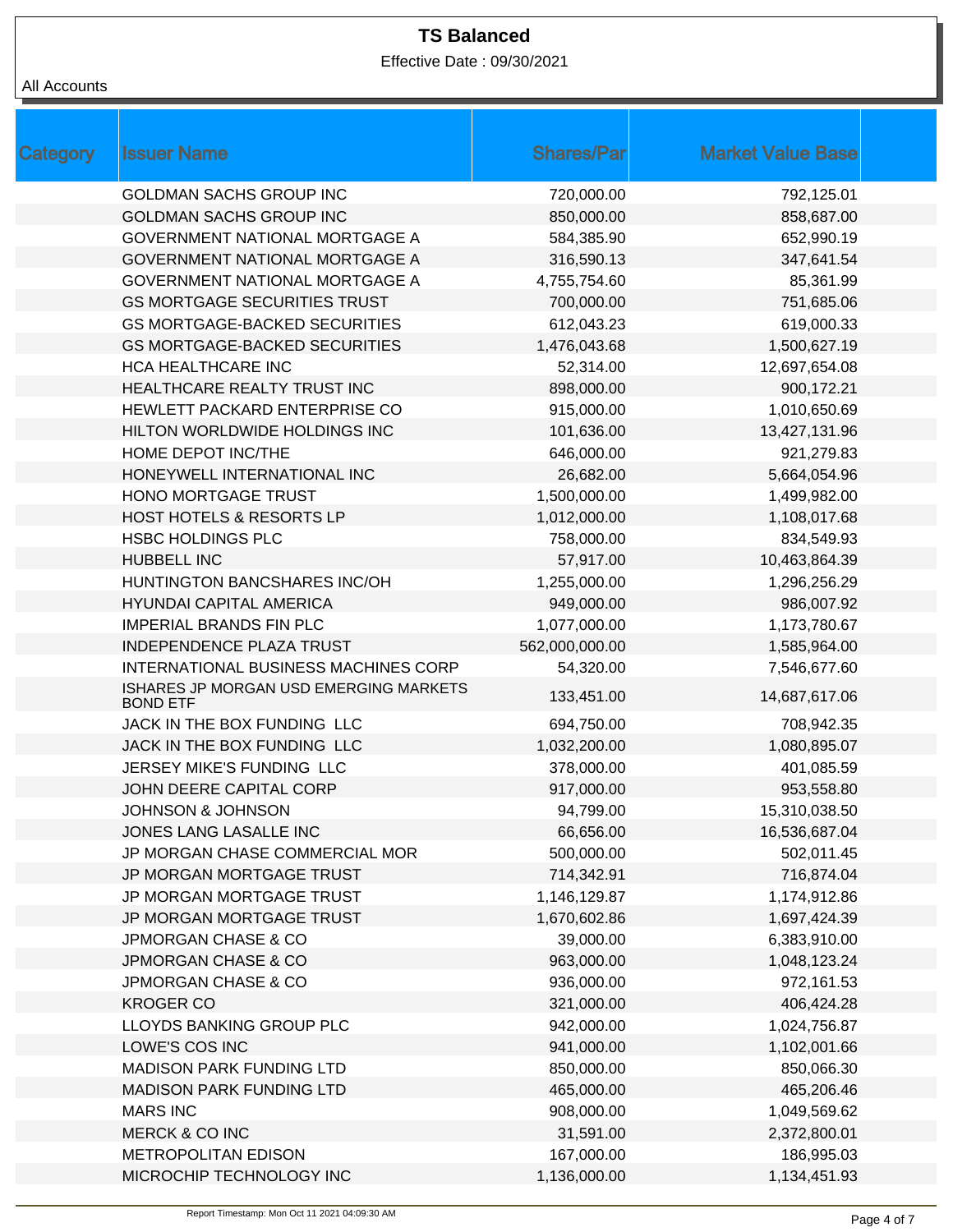Effective Date : 09/30/2021

| <b>Category</b> | <b>Issuer Name</b>                    | <b>Shares/Par</b> | <b>Market Value Base</b> |
|-----------------|---------------------------------------|-------------------|--------------------------|
|                 | MICROSOFT CORP                        | 154,402.00        | 43,529,011.84            |
|                 | MICROSOFT CORP                        | 476,000.00        | 547,272.29               |
|                 | MID-AMERICA APARTMENTS                | 654,000.00        | 701,184.52               |
|                 | MILL CITY MORTGAGE TRUST              | 573,776.79        | 594,507.52               |
|                 | MILL CITY MORTGAGE TRUST              | 1,397,426.10      | 1,487,160.70             |
|                 | MONSTER BEVERAGE CORP                 | 110,390.00        | 9,805,943.70             |
|                 | <b>MORGAN STANLEY</b>                 | 1,066,000.00      | 1,185,277.33             |
|                 | <b>MYLAN INC</b>                      | 725,000.00        | 826,869.94               |
|                 | NEIGHBORLY ISSUER LLC                 | 847,875.00        | 873,183.22               |
|                 | <b>NETFLIX INC</b>                    | 18,419.00         | 11,241,852.46            |
|                 | <b>NETFLIX INC</b>                    | 927,000.00        | 1,091,542.50             |
|                 | <b>NEW MOUNTAIN CLO 1 LTD</b>         | 525,000.00        | 525,644.18               |
|                 | NGPL PIPECO LLC                       | 810,000.00        | 1,159,040.17             |
|                 | NORFOLK SOUTHERN CORP                 | 793,000.00        | 1,007,631.35             |
|                 | NORTHWESTERN MUTUAL LIFE              | 824,000.00        | 938,052.10               |
|                 | <b>NTC CAPITAL I</b>                  | 1,161,000.00      | 1,160,855.92             |
|                 | NXP BV/NXP FUNDING LLC                | 974,000.00        | 1,125,915.77             |
|                 | OHA LOAN FUNDING LTD                  | 575,000.00        | 575,120.75               |
|                 | ORACLE CORP                           | 133,039.00        | 11,591,688.07            |
|                 | ORACLE CORP                           | 590,000.00        | 621,498.91               |
|                 | <b>OVINTIV EXPLORATION INC</b>        | 605,000.00        | 683,805.62               |
|                 | PACIFIC GAS & ELECTRIC                | 971,000.00        | 878,747.99               |
|                 | <b>PACIFICORP</b>                     | 789,000.00        | 1,062,702.08             |
|                 | PALMER SQUARE CLO LTD                 | 1,500,000.00      | 1,500,073.50             |
|                 | PALMER SQUARE LOAN FUNDING LTD        | 1,000,000.00      | 1,000,445.00             |
|                 | PARKER-HANNIFIN CORP                  | 27,212.00         | 7,609,019.44             |
|                 | PEPSICO INC                           | 8,485.00          | 1,276,228.85             |
|                 | PHILIP MORRIS INTERNATIONAL INC       | 106,067.00        | 10,054,090.93            |
|                 | PHILLIPS 66 PARTNERS LP               | 903,000.00        | 942,863.02               |
|                 | PNC BANK NA                           | 370,000.00        | 378,811.39               |
|                 | PNC CAPITAL TRUST C                   | 1,117,000.00      | 1,083,058.61             |
|                 | PROCTER & GAMBLE CO/THE               | 12,856.00         | 1,797,268.80             |
|                 | PROCTER & GAMBLE CO/THE               | 1,596,000.00      | 1,516,480.31             |
|                 | RAYTHEON TECHNOLOGIES CORP            | 172,025.00        | 14,787,269.00            |
|                 | REPUBLIC OF COLOMBIA                  | 506,000.00        | 492,074.88               |
|                 | REPUBLIC OF PERU                      | 1,268,000.00      | 1,068,594.32             |
|                 | <b>REYNOLDS AMERICAN INC</b>          | 1,374,000.00      | 1,515,734.48             |
|                 | ROCKFORD TOWER CLO LTD                | 1,500,000.00      | 1,500,000.00             |
|                 | ROPER TECHNOLOGIES INC                | 846,000.00        | 896,510.97               |
|                 | SABRA HEALTH CARE LP                  | 717,000.00        | 802,730.94               |
|                 | SALESFORCE.COM INC                    | 59,669.00         | 16, 183, 426. 18         |
|                 | SCHLUMBERGER NV                       | 146,582.00        | 4,344,690.48             |
|                 | SEQUOIA MORTGAGE TRUST                | 209,556.45        | 211,735.94               |
|                 | SEQUOIA MORTGAGE TRUST                | 911,598.39        | 944,295.78               |
|                 | SEQUOIA MORTGAGE TRUST                | 827,085.63        | 854,215.94               |
|                 | <b>SG COMMERCIAL MORTGAGE SECURIT</b> | 825,000.00        | 934,651.49               |
|                 | SHERWIN-WILLIAMS CO/THE               | 903,000.00        | 1,092,216.15             |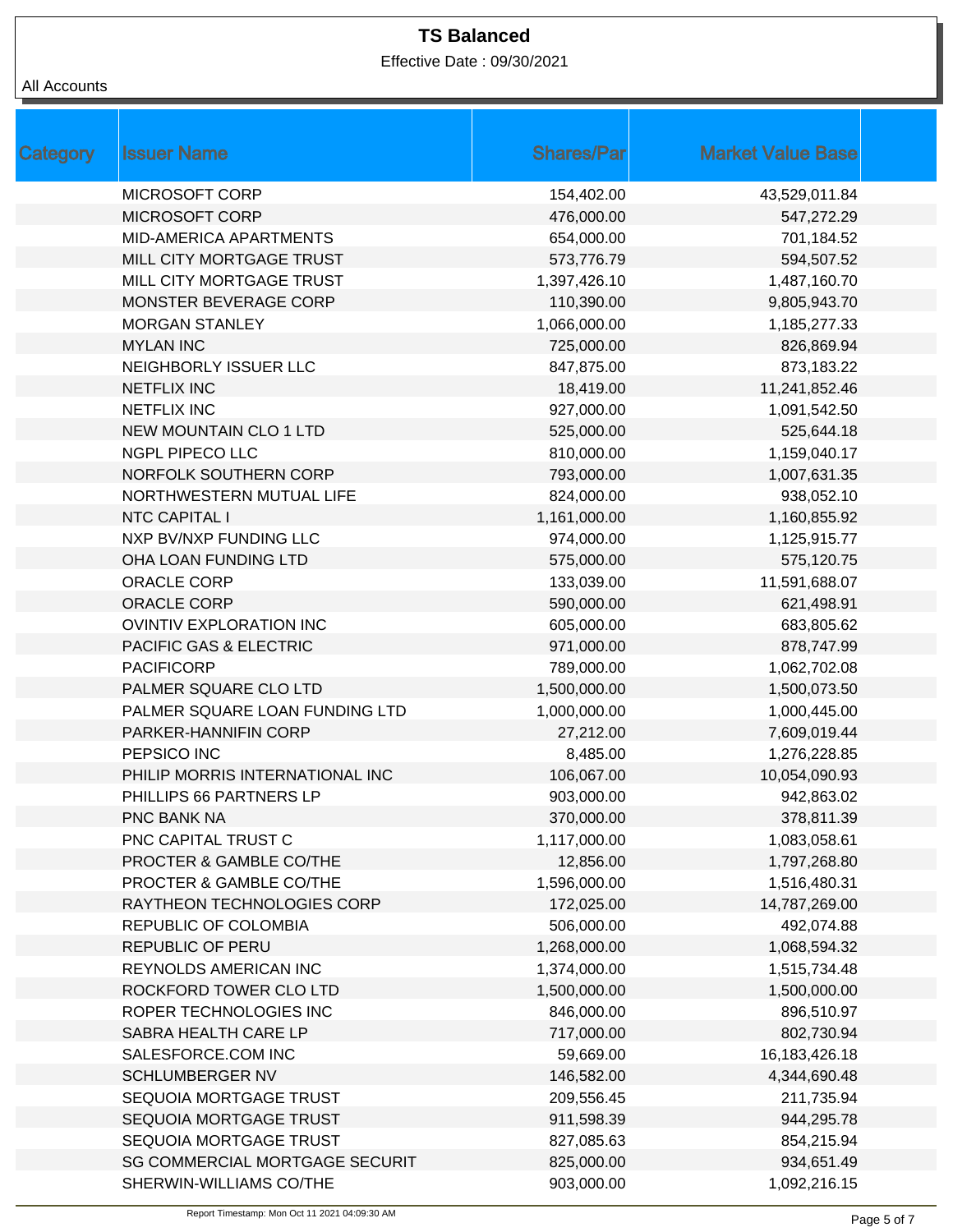Effective Date : 09/30/2021

| Category | <b>Issuer Name</b>                    | <b>Shares/Par</b> | <b>Market Value Base</b> |
|----------|---------------------------------------|-------------------|--------------------------|
|          | SIGNATURE BANK/NEW YORK NY            | 44,829.00         | 12,206,040.12            |
|          | SOUTHWEST AIRLINES CO                 | 56,990.00         | 2,930,995.70             |
|          | SS&C TECHNOLOGIES HOLDINGS INC        | 93,878.00         | 6,515,133.20             |
|          | <b>STARBUCKS CORP</b>                 | 34,936.00         | 3,853,790.16             |
|          | <b>STARBUCKS CORP</b>                 | 517,000.00        | 535,717.21               |
|          | STARWOOD COMMERCIAL MORTGAGE T        | 915,000.00        | 914,999.54               |
|          | STORE CAPITAL CORP                    | 314,000.00        | 353,744.29               |
|          | <b>STORE CAPITAL CORP</b>             | 589,000.00        | 666,700.45               |
|          | <b>STRYKER CORP</b>                   | 10,047.00         | 2,649,594.84             |
|          | <b>T-MOBILE USA INC</b>               | 1,007,000.00      | 1,113,651.27             |
|          | TAL ADVANTAGE VII LLC                 | 434,075.00        | 436,925.92               |
|          | TEXAS INSTRUMENTS INC                 | 60,000.00         | 11,532,600.00            |
|          | <b>TEXTAINER MARINE CONTAINERS LI</b> | 1,490,000.00      | 1,474,893.78             |
|          | <b>TORONTO-DOMINION BANK</b>          | 984,000.00        | 985,828.06               |
|          | TOWD POINT MORTGAGE TRUST             | 1,400,000.00      | 1,477,766.08             |
|          | TOWD POINT MORTGAGE TRUST             | 456,877.52        | 481,165.04               |
|          | <b>TOWD POINT MORTGAGE TRUST</b>      | 1,140,000.00      | 1,186,227.57             |
|          | TRIP.COM GROUP LTD                    | 232,818.00        | 7,159,153.50             |
|          | <b>TRUIST BANK</b>                    | 1,554,000.00      | 1,521,509.17             |
|          | <b>TRUIST FINANCIAL CORP</b>          | 380,000.00        | 403,907.78               |
|          | UNITED MEXICAN STATES                 | 494,000.00        | 438,192.82               |
|          | UNITEDHEALTH GROUP INC                | 37,355.00         | 14,596,092.70            |
|          | UNITEDHEALTH GROUP INC                | 930,000.00        | 1,028,879.32             |
|          | US TREASURY N/B                       | 7,902,000.00      | 7,711,858.13             |
|          | <b>US TREASURY N/B</b>                | 4,565,000.00      | 4,584,971.88             |
|          | <b>US TREASURY N/B</b>                | 7,610,000.00      | 7,433,126.93             |
|          | <b>US TREASURY N/B</b>                | 41,935,000.00     | 41,877,666.89            |
|          | <b>US TREASURY N/B</b>                | 11,802,000.00     | 11,925,552.19            |
|          | <b>US TREASURY N/B</b>                | 42,060,000.00     | 41,690,332.14            |
|          | <b>VEREIT OPERATING PARTNER</b>       | 820,000.00        | 884,830.73               |
|          | <b>VERIZON COMMUNICATIONS</b>         | 219,000.00        | 273,775.45               |
|          | <b>VERIZON COMMUNICATIONS</b>         | 1,003,000.00      | 931,313.61               |
|          | <b>VIACOMCBS INC</b>                  | 635,000.00        | 793,208.24               |
|          | <b>VIRGINIA ELEC &amp; POWER CO</b>   | 628,000.00        | 666,428.24               |
|          | <b>VISA INC</b>                       | 40,264.00         | 8,968,806.00             |
|          | <b>VISA INC</b>                       | 673,000.00        | 809,848.21               |
|          | <b>VMWARE INC</b>                     | 683,000.00        | 679,562.04               |
|          | VOYA CLO LTD                          | 465,000.00        | 465,021.86               |
|          | <b>WALMART INC</b>                    | 893,000.00        | 946,387.15               |
|          | WALT DISNEY CO/THE                    | 31,985.00         | 5,410,902.45             |
|          | <b>WASTE MANAGEMENT INC</b>           | 1,689,000.00      | 1,558,147.07             |
|          | WEC ENERGY GROUP INC                  | 1,615,000.00      | 1,520,603.25             |
|          | WEIR GROUP PLC/THE                    | 1,364,000.00      | 1,376,963.84             |
|          | <b>WELLS FARGO &amp; CO</b>           | 63,000.00         | 70,126.13                |
|          | <b>WELLS FARGO COMMERCIAL MORTGAG</b> | 770,000.00        | 832,442.00               |
|          | WELLS FARGO MORTGAGE BACKED SE        | 1,500,000.00      | 1,527,714.90             |
|          | WF-RBS COMMERCIAL MORTGAGE TRU        | 980,167.49        | 972,124.92               |
|          |                                       |                   |                          |